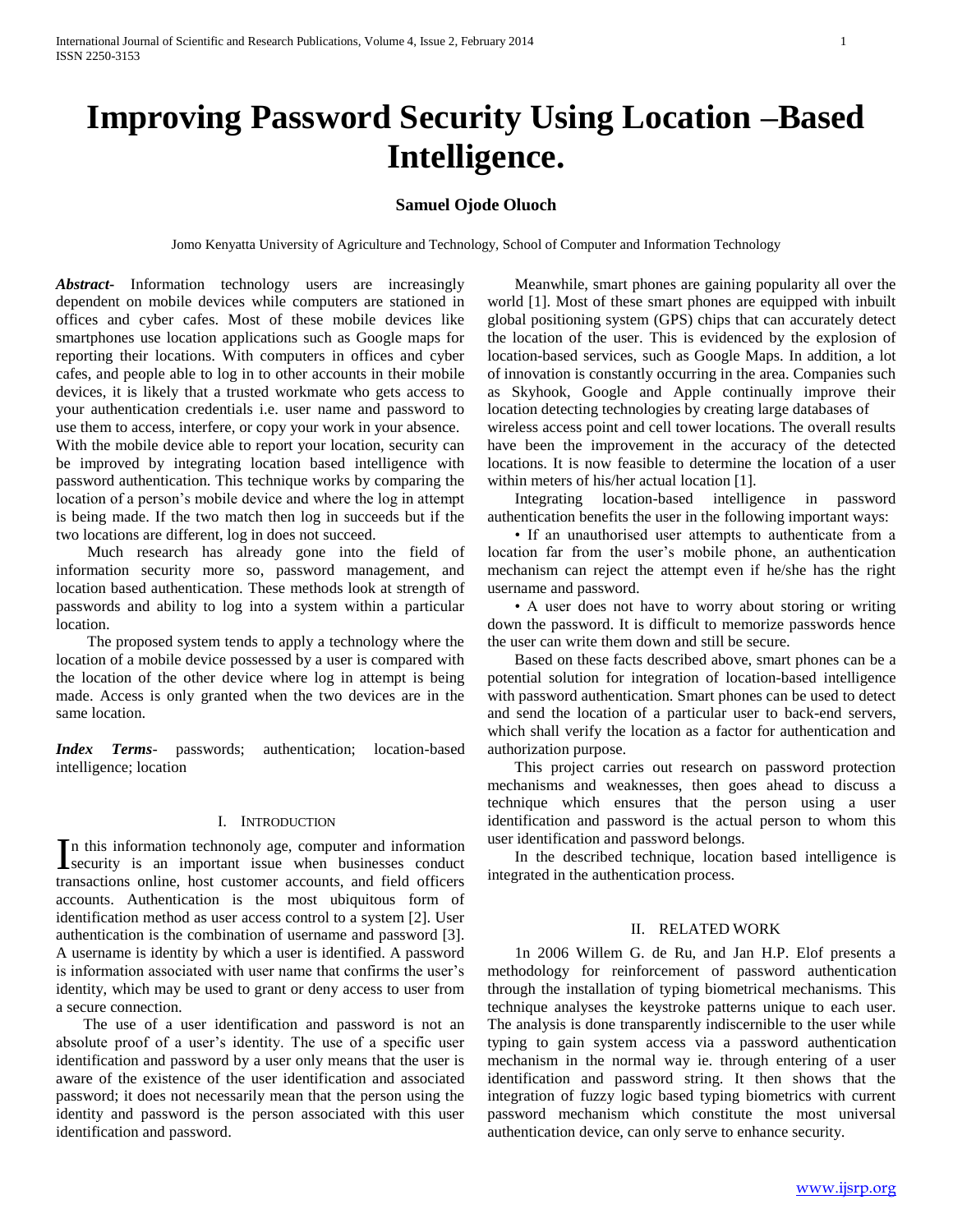They further conducted an experiment to identify the ability of the system to identify an intruder and to identify a genuine user.

 The system was however not able to do these at 100% accuracy, since an intruder can still log in using credentials that do not belong to him. It is as a result of this that this proposed system identifies the location of where the log in is being done, and where the user is with a mobile device which may be a phone.

 In 2013, Shazia Rahman Obedur says that passwords are a critical part of information security. Then goes ahead to say that passwords when poorly chosen can be compromised and put the entire work at risk. Many users do not understand why good passwords and password management are important for information systems. Using a password or having a password policy is not enough. Understanding and practicing the policy is important to keep accounts secure. The author has ten conducted a survey to check password habits for user accounts on 113 subjects. This survey allowed the author to understand password habits of users according to sensitivity of their accounts, and revealing some critical issues associated with password choice. The author has considered data on password strength, types, and length of passwords chosen and how they vary by site and sensitivity.

 The author further identified that that selecting a strong password continues to be a problem to most users, those who create strong passwords tend to reuse them for several accounts hence putting them at risk.

 The proposed system will tend to secure the use of simple passwords, or even strong passwords which are written down. If someone has to access an account then the actual user as to be around with his mobile device. If in a different location, access will not be granted even if someone has the password.

 Takamizawa and Kaijiri proposed and designed an authentication method using location information obtained from mobile telephones that is suitable in web-based education applications. A student who wants to login into the web-based application, in addition to using username and passwords, has also to provide his/her location through a mobile telephone in order to prove the authenticity. In their method, location from a mobile phone is determined using GPS. For that, mobile phone must be equipped with a GPS receiver and a clear view of the sky is needed for the process to work. QR codes are also used for web applications to prompt the mobile phone for the location. The user has to scan the code from the screen using his/her mobile phone and therefore a phone needs a camera. In addition, the authors did not pay attention to security threats and vulnerabilities for their location–based authentication method and as such the mechanism may be susceptible to trivial attacks. For example, the location could be easily spoofed or modified.

 Despite the security features that they offer, most of these solutions however have suffered from problems such as practicality, usability, reliability and cost. In addition since the location signature depends on GPS, the mechanism suffers a lot of reliability issues especially indoors or in places where there is no clear view of the sky. Others have proposed protocols, which however apply only to specific scenarios or require specific devices. A general and flexible approach that can be applied in different situations is still lacking.

 A method that takes advantage of the recent advancement in location–sensing technologies, especially provided by smart phones, is needed. These advancements have led to the improvement and reliability of location information and thus rendering it more useful. Earlier approaches have relied on technologies, once considered state–of–the–art, but currently either obsolete or mainly not adequate. In addition, these approaches require extensive user involvement making them less user–friendly. With the current technology it is possible to make this technology transparent and convenient for users.

#### III. STRUCTURE AND COMPONENTS

 The proposed solution comprises four components, which are combination of various servers and applications:

#### • *Reference Local Location server (RLLS)*

 This is component which stores the location information of the computer where log in attempt is being made. It provides location registration, authentication and authorization services;

# • *Authentication server*

 This provides authentication service for all participants whose username and passwords are stored in it. It stores usernames and passwords of users and is connected with the RLLS server and SP server to provide location-based authentication service.

## • *Service Provider (SP) server*

 These are the providers of various mobile services. They provide the information on location of the mobile phone of the users.

#### • *Location-based Client (LBC) Application*

 This is an application running on user's mobile device, capable to collect location information from trusted Location Providers (LP) and relay the same to the authentication server.

 The architecture components are as shown in the diagram below



## IV. PROTOCOLS

 The design of the proposed system takes into consideration the fact that the registration process is already complete. It is therefore designed with one protocol i.e. authentication protocol.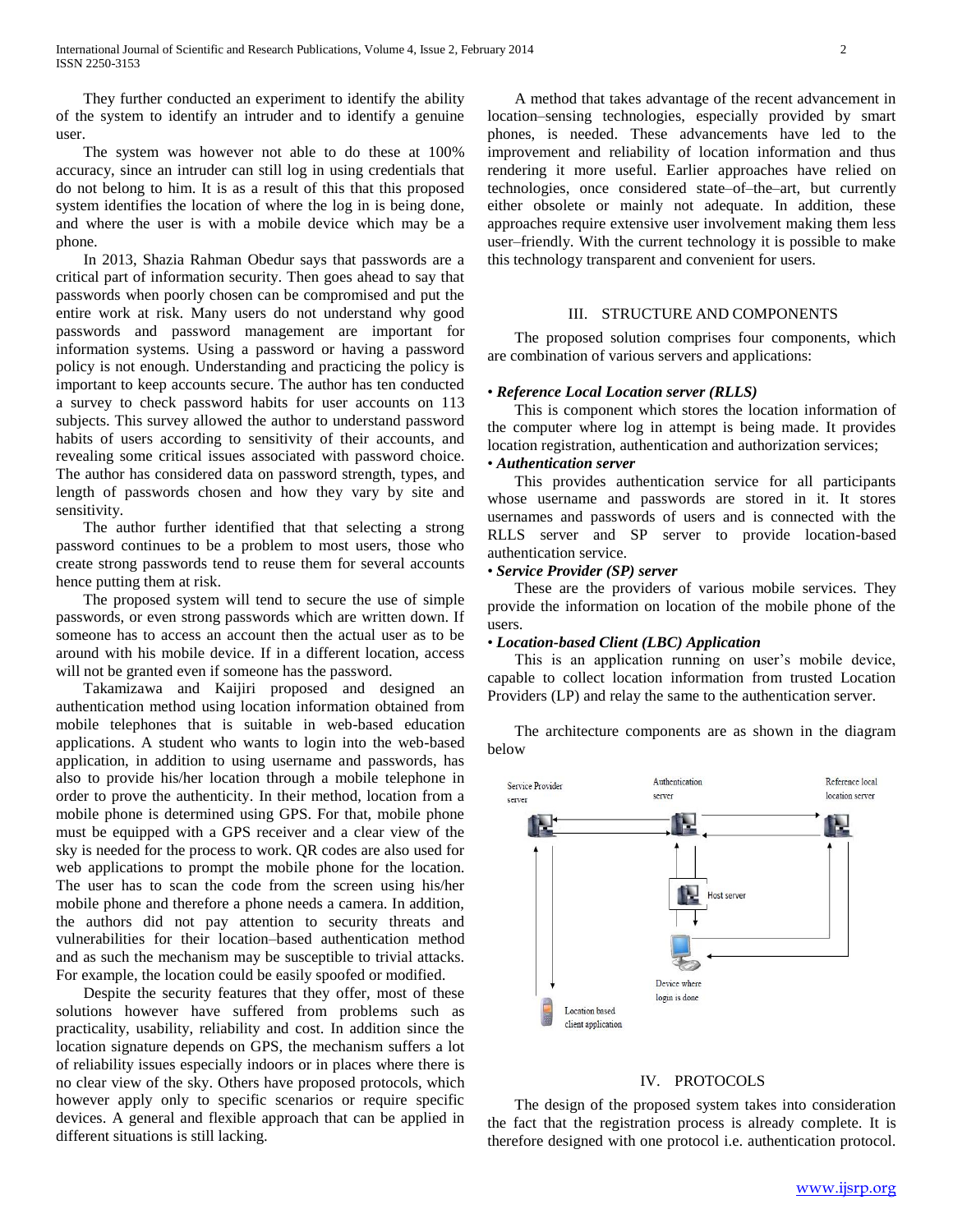Only one protocol is proposed in the system since during email or account registration, mobile phone numbers are always captured. It is this mobile phone number whose location will be determined each time a log in is requested. Authentication is performed at the beginning of each session, based on principles of single sign–on protocol. In our system, two types of location information are used: reference location and mobile location. Reference location refers to the location of the device being used to log in and stored in the database on RLLS server for future comparison during authentication. Reference location usually remains the same until it is explicitly changed by the user. Mobile location refers to the location information captured every time when user requests access to some resources or accounts. Mobile location always changes based on the user's movement and current location. The location information (both mobile and reference) that is captured by the LBC and sent to the server comprise four parameters: longitude, latitude, range of location accuracy and the underlying technology that was used to determine the location. In addition, the reference location also contains the user specified location range that specifies the area within which if the user is present user's account log in attempt can be authenticated successfully. The longitude and latitude are used to identify a specific precisely a geographical location. Every location estimate contains a level of uncertainty as the result of the location sensing technology used. The range of location accuracy is used to express this uncertainty to the server in order to facilitate in making valid authentication decisions.

## V. AUTHENTICATION

 This is when the actual location comparison process is performed. The protocol is performed every time when the user requests access to some resources or service from the system. Our solution can be integrated with any existing authentication systems. In this case, there is the authentication server providing the existing authentication service. The proposed solution can be integrated with them.

 The process begins when the user tries to access the protected resource (e.g. login into his/her account). The process is initiated by user sending a service request to the authentication server. The server verifies the username and password, and if they are correct, sends location information request to the user's mobile phone and Reference Local Location server to compare location information then goes ahead to authenticate the user.



*Fig 2. Summary on the whole authentication process.*

 The Authentication server sends a location information request to the user's mobile phone. The phone responds back to the Authentication server with the location information for the authentication purpose, which can be any existing mechanism depending on the implementation of the particular system.

 It then compares user's location information with the log in device location data stored in its database during the installation phase, namely compare reference location with mobile location. If the authentication succeeds, authentication server sends authorization request, comprising user's access request and user's location information, to the host server. The server first performs existing authorization mechanisms, based on the locally stored policies [1]. After that, host server decides whether to approve user's service request based on the authorization result.

# VI. LOCATION VERIFICATION

 One of the most crucial steps in a location-based authentication mechanism is the verification of the location provided by the user's phone [1]. The security of the whole systems can either succeed or fail depending on the effectiveness of this step. The decision whether a user is authenticated or not depends on the validity of his/her presented location. When a user's mobile authenticates to the system he/she presents his/her location, which has been captured and calculated by the location sensing client. The verification algorithm then has the responsibility to check the reported location, verify its validity, compare it to the reference location and make a decision whether the user is authenticated or not. The goal of this process is to prevent location mismatch of location information and make sure that the clients' reported location is the actual locations that they are so that someone may not have access yet the actual user is not nearby.